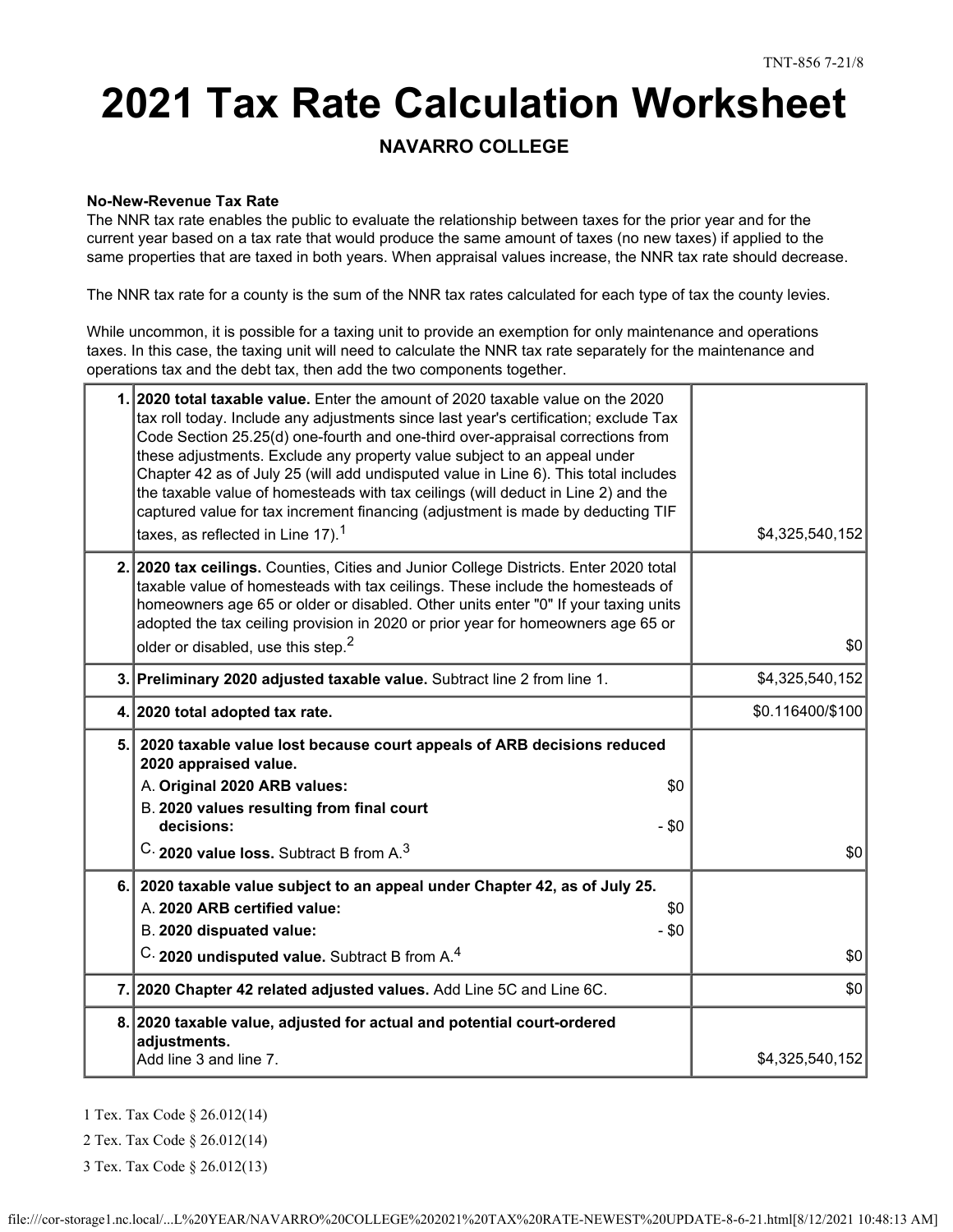4 Tex. Tax Code § 26.012(13)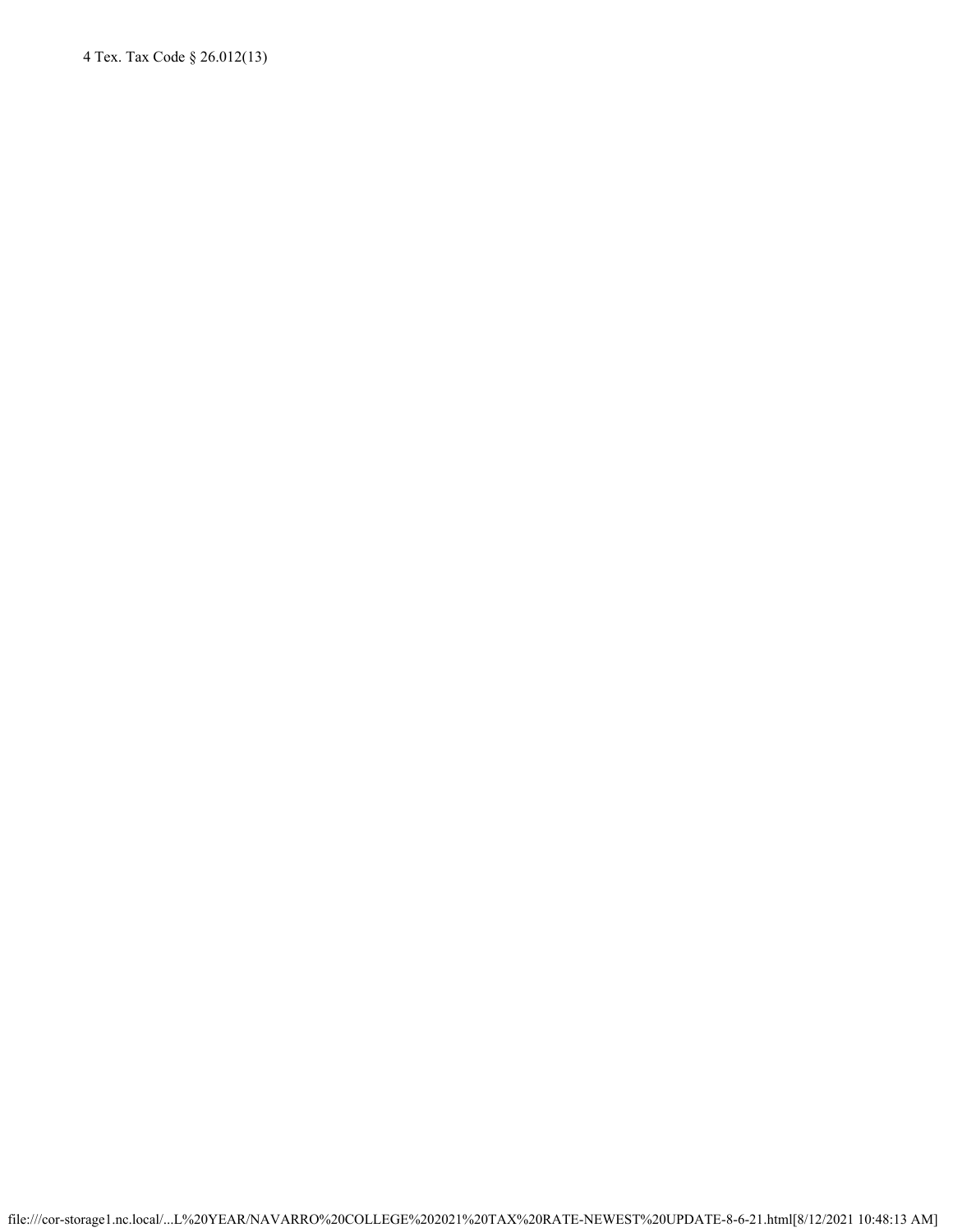#### **No-New-Revenue Tax Rate (continued)**

|     | 9. 2020 taxable value of property in territory the taxing unit deannexed after<br>January 1, 2020. Enter the 2020 value of property in deannexed territory. <sup>5</sup>                                                                                                                                                                                                                                                                                                                                                                                                                                                                                                                                                 | \$0             |
|-----|--------------------------------------------------------------------------------------------------------------------------------------------------------------------------------------------------------------------------------------------------------------------------------------------------------------------------------------------------------------------------------------------------------------------------------------------------------------------------------------------------------------------------------------------------------------------------------------------------------------------------------------------------------------------------------------------------------------------------|-----------------|
|     | 10. 2020 taxable value lost because property first qualified for an exemption in<br>2021. If the taxing unit increased an original exemption, use the difference<br>between the original exempted amount and the increased exempted amount. Do<br>not include value lost due to freeport, goods-in-transit, temporary disaster<br>exemptions. Note that lowering the amount or percentage of an existing<br>exemption in 2021 does not create a new exemption or reduce taxable value.<br>A. Absolute exemptions. Use 2020 market value:<br>\$1,939,920<br>B. Partial exemptions. 2021 exemption amount or<br>2021 percentage exemption times 2020 value:<br>$+$ \$6,605,950<br>C. Value loss. Add A and B. <sup>6</sup> | \$8,545,870     |
| 11. | 2020 taxable value lost because property first qualified for agricultural<br>appraisal (1-d or 1-d-1), timber appraisal, recreational/scenic appraisal or<br>public access airport special appraisal in 2021. Use only those properties<br>that first qualified in 2021; do not use properties that qualified in 2020.<br>A. 2020 market value:<br>\$1,442,174<br>B. 2021 productivity or special appraised value:<br>$-$ \$40,500                                                                                                                                                                                                                                                                                       |                 |
|     | C. Value loss. Subtract B from A. <sup>7</sup>                                                                                                                                                                                                                                                                                                                                                                                                                                                                                                                                                                                                                                                                           | \$1,401,674     |
|     | 12. Total adjustments for lost value. Add lines 9, 10C and 11C.                                                                                                                                                                                                                                                                                                                                                                                                                                                                                                                                                                                                                                                          | \$9,947,544     |
|     | 13. 2020 captured value of property in a TIF. Enter the total value of 2020 captured<br>appraised value of property taxable by a taxing unit in a tax increment financing<br>zone for which 2020 taxes were deposited into the tax increment fund. <sup>8</sup> If the<br>taxing unit has no captured appraised value in line 18D, enter 0.                                                                                                                                                                                                                                                                                                                                                                              | \$76,594,912    |
|     | 14. Adjusted 2020 taxable value. Subtract line 12 and Line 13 from line 8.                                                                                                                                                                                                                                                                                                                                                                                                                                                                                                                                                                                                                                               | \$4,238,997,696 |
|     | 15. Adjusted 2020 total levy. Multiply line 4 by line 14 and divide by \$100.                                                                                                                                                                                                                                                                                                                                                                                                                                                                                                                                                                                                                                            | \$4,934,193     |
|     | 16. Taxes refunded for years preceding tax year 2020. Enter the amount of taxes<br>refunded by the taxing unit for tax years preceding tax year 2020. Types of<br>refunds include court decisions, Tax Code § 25.25(b) and (c) corrections and Tax<br>Code § 31.11 payment errors. Do not include refunds for tax year 2020. This line<br>applies only to tax years preceding tax year 2020. <sup>9</sup>                                                                                                                                                                                                                                                                                                                | \$22,115        |
|     | 17. Adjusted 2020 levy with refunds and TIF adjustment. Add Lines 15 and 16. $^{10}$                                                                                                                                                                                                                                                                                                                                                                                                                                                                                                                                                                                                                                     | \$4,956,308     |
|     |                                                                                                                                                                                                                                                                                                                                                                                                                                                                                                                                                                                                                                                                                                                          |                 |

- 5 Tex. Tax Code § 26.012(15)
- 6 Tex. Tax Code § 26.012(15)
- 7 Tex. Tax Code § 26.012(15)
- 8 Tex. Tax Code § 26.03(c)
- 9 Tex. Tax Code § 26.012(13)
- 10 Tex. Tax Code § 26.012(13)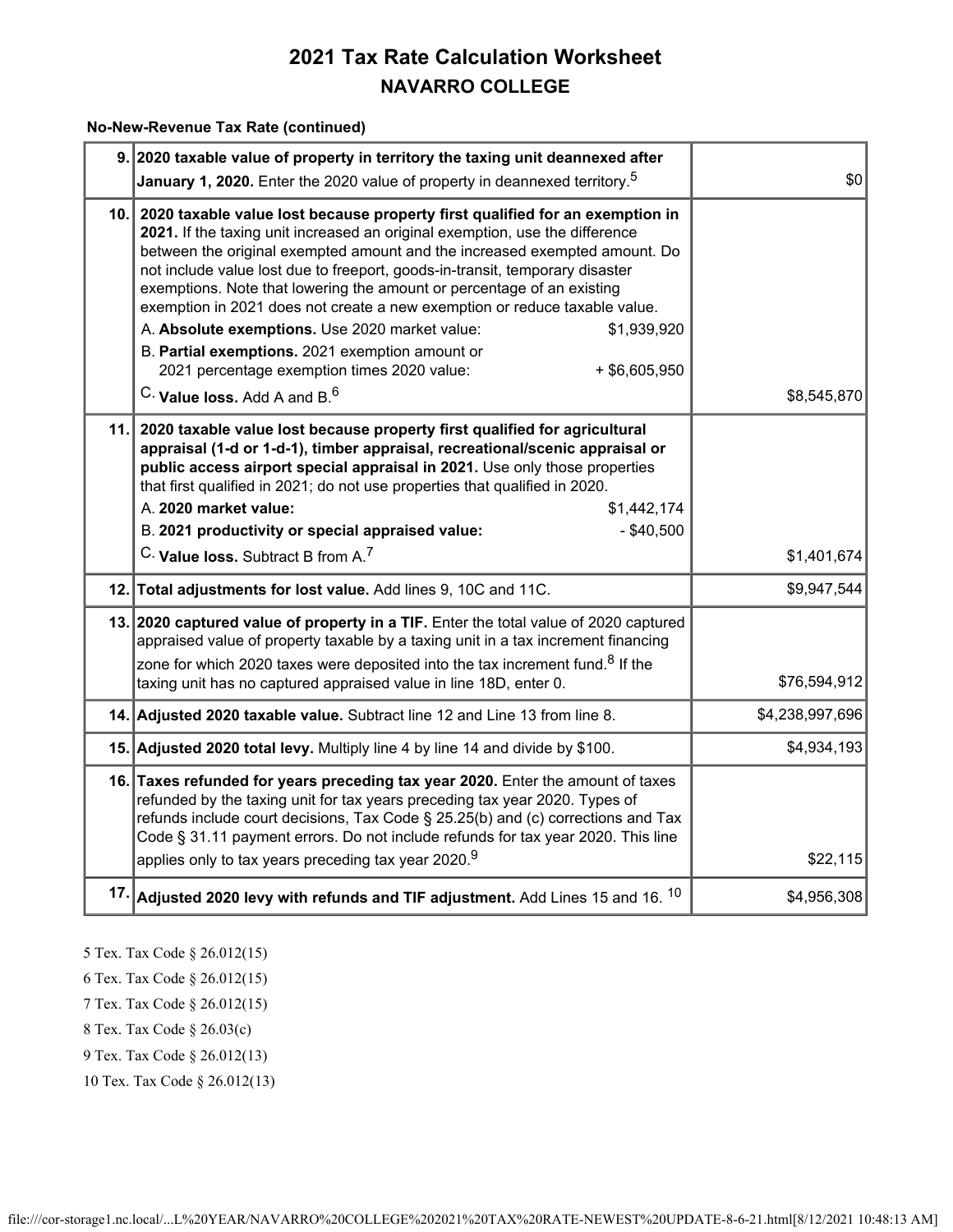#### **No-New-Revenue Tax Rate (continued)**

|     | 18. Total 2021 taxable value on the 2021 certified appraisal roll today. This<br>value includes only certified values or certified estimate of values and includes<br>the total taxable value of homesteads with tax ceilings (will deduct in line 20).<br>These homesteads includes homeowners age 65 or older or disabled. <sup>11</sup>                                                                                                                                                                                                                                                                                                                                                                                                                                                                                                                                                                                                                                                                                                                                                                                                                                                                                                                                                                                                   |                 |
|-----|----------------------------------------------------------------------------------------------------------------------------------------------------------------------------------------------------------------------------------------------------------------------------------------------------------------------------------------------------------------------------------------------------------------------------------------------------------------------------------------------------------------------------------------------------------------------------------------------------------------------------------------------------------------------------------------------------------------------------------------------------------------------------------------------------------------------------------------------------------------------------------------------------------------------------------------------------------------------------------------------------------------------------------------------------------------------------------------------------------------------------------------------------------------------------------------------------------------------------------------------------------------------------------------------------------------------------------------------|-----------------|
|     | A. Certified values:<br>\$4,458,796,811                                                                                                                                                                                                                                                                                                                                                                                                                                                                                                                                                                                                                                                                                                                                                                                                                                                                                                                                                                                                                                                                                                                                                                                                                                                                                                      |                 |
|     | B. Counties: Include railroad rolling stock values<br>certified by the Comptroller's office:<br>$+$ \$0                                                                                                                                                                                                                                                                                                                                                                                                                                                                                                                                                                                                                                                                                                                                                                                                                                                                                                                                                                                                                                                                                                                                                                                                                                      |                 |
|     | C. Pollution control and energy storage system<br>exemption: Deduct the value of property exempted<br>for the current tax year for the first time as pollution<br>$-$ \$0<br>control or energy storage system property:                                                                                                                                                                                                                                                                                                                                                                                                                                                                                                                                                                                                                                                                                                                                                                                                                                                                                                                                                                                                                                                                                                                      |                 |
|     | D. Tax increment financing: Deduct the 2021<br>captured appraised value of property taxable by a<br>taxing unit in a tax increment financing zone for<br>which the 2021 taxes will be deposited into the tax<br>increment fund. Do not include any new property                                                                                                                                                                                                                                                                                                                                                                                                                                                                                                                                                                                                                                                                                                                                                                                                                                                                                                                                                                                                                                                                              |                 |
|     | value that will be included in line 23 below. <sup>12</sup><br>- \$70,704,586                                                                                                                                                                                                                                                                                                                                                                                                                                                                                                                                                                                                                                                                                                                                                                                                                                                                                                                                                                                                                                                                                                                                                                                                                                                                |                 |
|     | E. Total 2021 value. Add A and B, then subtract C<br>and D.                                                                                                                                                                                                                                                                                                                                                                                                                                                                                                                                                                                                                                                                                                                                                                                                                                                                                                                                                                                                                                                                                                                                                                                                                                                                                  | \$4,388,092,225 |
| 19. | Total value of properties under protest or not included on certified<br>appraisal roll. <sup>13</sup><br>A. 2021 taxable value of properties under protest.<br>The chief appraiser certifies a list of properties still<br>under ARB protest. The list shows the appraisal<br>district's value and the taxpayer's claimed value, if<br>any or an estimate of the value if the taxpayer wins.<br>For each of the properties under protest, use the<br>lowest of these values. Enter the total value under<br>protest. <sup>14</sup><br>\$85,339,820<br>B. 2021 value of properties not under protest or<br>included on certified appraisal roll. The chief<br>appraiser gives taxing units a list of those taxable<br>properties that the chief appraiser knows about but<br>are not included at appraisal roll certification. These<br>properties also are not on the list of properties that<br>are still under protest. On this list of properties, the<br>chief appraiser includes the market value,<br>appraised value and exemptions for the preceding<br>year and a reasonable estimate of the market<br>value, appraised value and exemptions for the<br>current year. Use the lower market, appraised or<br>taxable value (as appropriate). Enter the total value<br>of property not on the certified roll. <sup>15</sup><br>$+$ \$0 |                 |

11 Tex. Tax Code § 26.12, 26.04(c-2)

12 Tex. Tax Code § 26.03(c)

13 Tex. Tax Code § 26.01(c) and (d)

14 Tex. Tax Code § 26.01(c)

15 Tex. Tax Code § 26.01(d)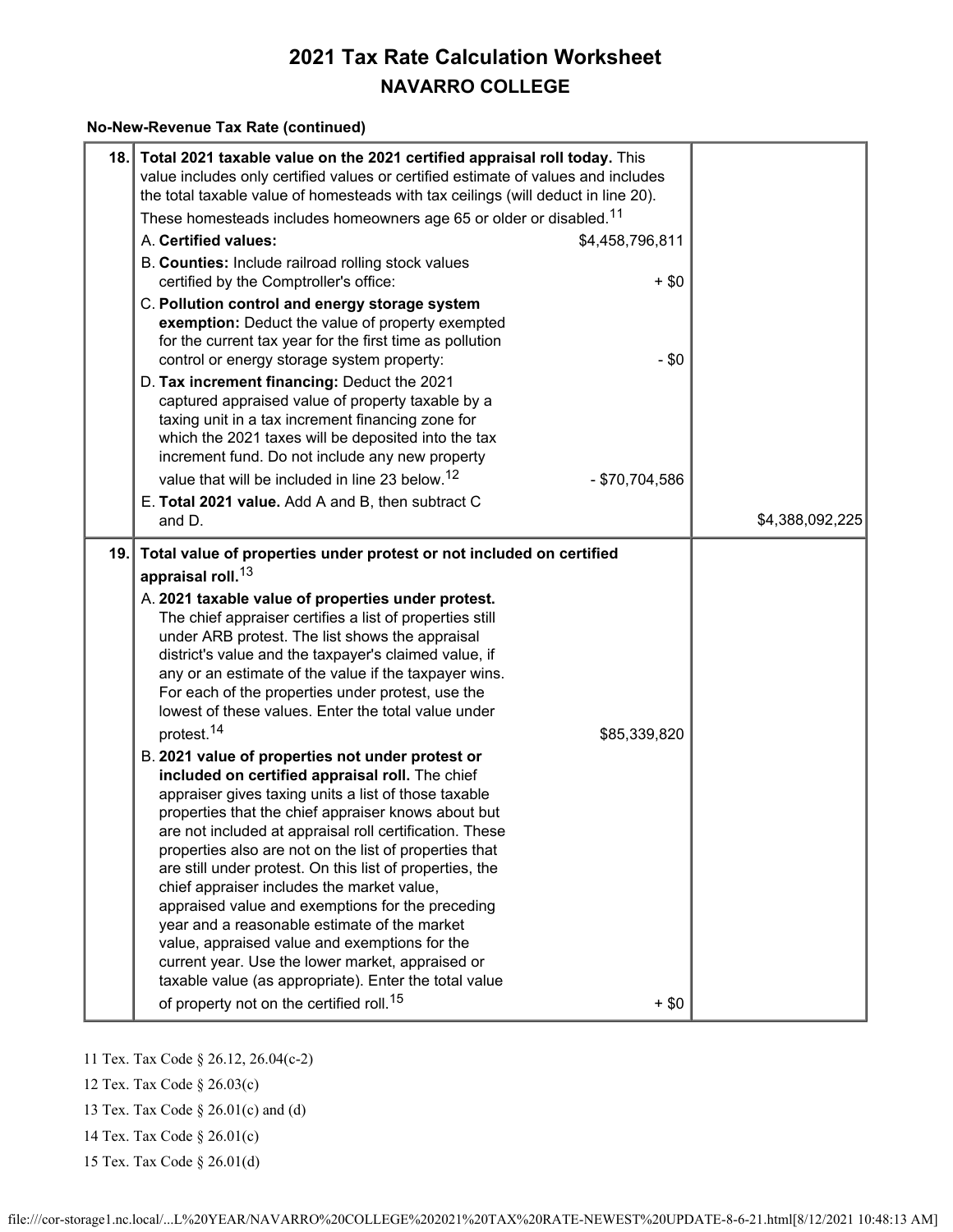**No-New-Revenue Tax Rate (concluded)**

| 19.<br> cont. | C. Total value under protest or not certified. Add A<br>and B.                                                                                                                                                                                                                                                                                                                                                                                                                                                                                                                                                                                 | \$85,339,820    |
|---------------|------------------------------------------------------------------------------------------------------------------------------------------------------------------------------------------------------------------------------------------------------------------------------------------------------------------------------------------------------------------------------------------------------------------------------------------------------------------------------------------------------------------------------------------------------------------------------------------------------------------------------------------------|-----------------|
|               | 20. 2021 tax ceilings. Counties, cities and junior colleges enter 2021 total taxable<br>value of homesteads with tax ceilings. These include the homesteads of<br>homeowners age 65 or older or disabled. Other taxing units enter "0". If your<br>taxing units adopted the tax ceiling provision in 2020 or a prior year for<br>homeowners age 65 or older or disabled, use this step. <sup>16</sup>                                                                                                                                                                                                                                          | \$0             |
|               | 21. 2021 total taxable value. Add lines 18E and 19C. Subtract line 20. <sup>17</sup>                                                                                                                                                                                                                                                                                                                                                                                                                                                                                                                                                           | \$4,473,432,045 |
|               | 22. Total 2021 taxable value of properties in territory annexed after January 1,<br>2020. Include both real and personal property. Enter the 2021 value of property<br>in territory annexed. <sup>18</sup>                                                                                                                                                                                                                                                                                                                                                                                                                                     | \$0             |
|               | 23. Total 2021 taxable value of new improvements and new personal property<br>located in new improvements. New means the item was not on the appraisal<br>roll in 2020. An improvement is a building, structure, fixture or fence erected on<br>or affixed to land. New additions to existing improvements may be included if the<br>appraised value can be determined. New personal property in a new<br>improvement must have been brought into the taxing unit after January 1, 2020<br>and be located in a new improvement. New improvements do include property<br>on which a tax abatement agreement has expired for 2021. <sup>19</sup> | \$90,056,582    |
|               | 24. Total adjustments to the 2021 taxable value. Add lines 22 and 23.                                                                                                                                                                                                                                                                                                                                                                                                                                                                                                                                                                          | \$90,056,582    |
|               | 25. Adjusted 2021 taxable value. Subtract line 24 from line 21.                                                                                                                                                                                                                                                                                                                                                                                                                                                                                                                                                                                | \$4,383,375,463 |
|               | 26. 2021 NNR tax rate. Divide line 17 by line 25 and multiply by \$100. <sup>20</sup>                                                                                                                                                                                                                                                                                                                                                                                                                                                                                                                                                          | \$0.113/\$100   |
|               | 27. COUNTIES ONLY. Add together the NNR tax rates for each type of tax the<br>county levies. The total is the 2021 county NNR tax rate. <sup>21</sup>                                                                                                                                                                                                                                                                                                                                                                                                                                                                                          | $$$ /\$100      |

16 Tex. Tax Code § 26.012(6)(B)

- 17 Tex. Tax Code § 26.012(6)
- 18 Tex. Tax Code § 26.012(17)
- 19 Tex. Tax Code § 26.012(17)
- 20 Tex. Tax Code § 26.04(c)
- 21 Tex. Tax Code § 26.04(d)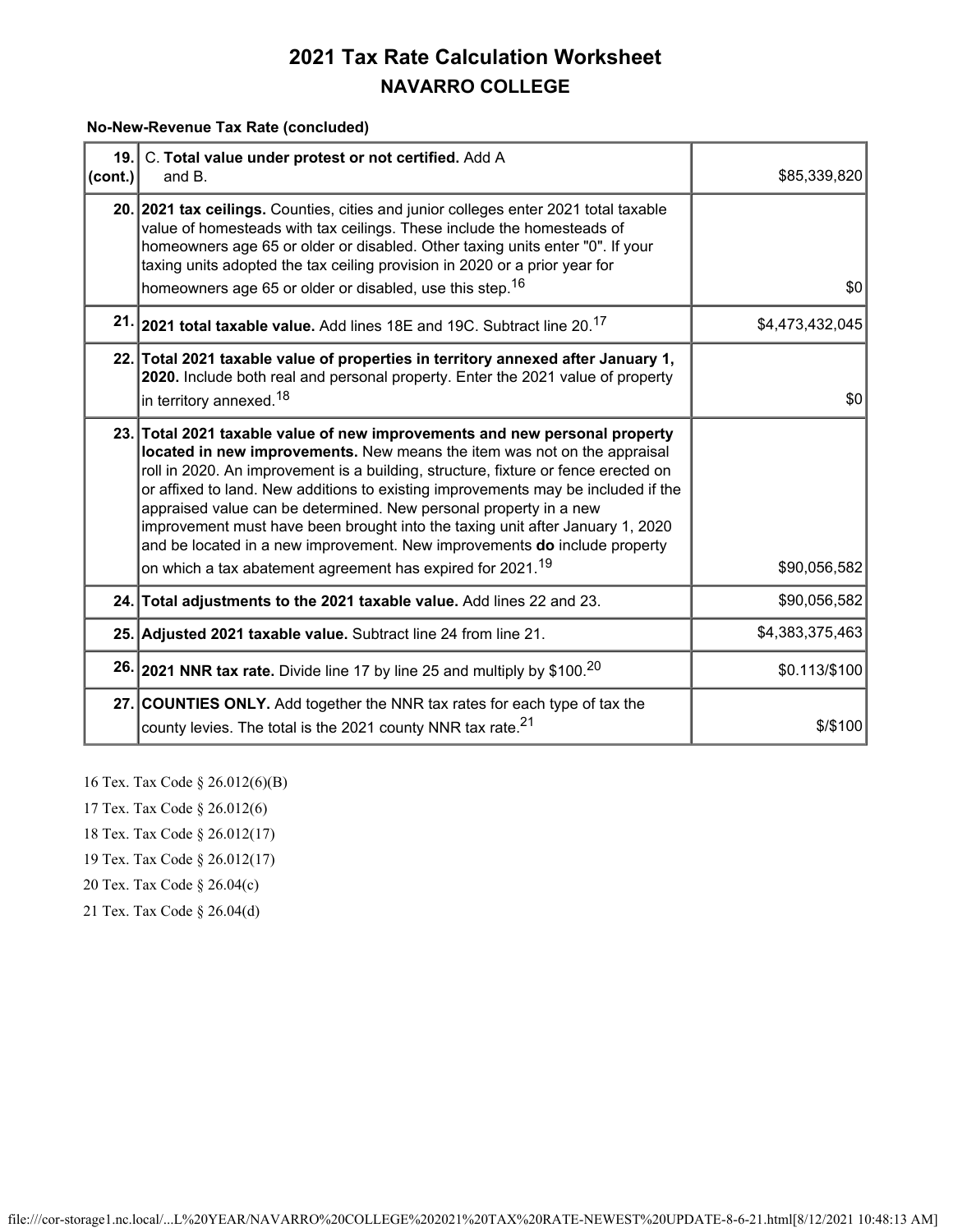#### **Voter-Approval Tax Rate**

The voter-approval tax rate is the highest tax rate that a taxing unit may adopt without holding an election to seek voter approval of the rate. The voter-approval tax rate is split into two separate rates:

- 1. **Maintenance and Operations (M&O) Tax Rate:** The M&O portion is the tax rate that is needed to raise the same amount of taxes that the taxing unit levied in the prior year plus the applicable percentage allowed by law. This rate accounts for such things as salaries, utilities and day-to-day operations.
- 2. **Debt Rate:** The debt rate includes the debt service necessary to pay the taxing unit's debt payments in the coming year. This rate accounts for principal and interest on bonds and other debt secured by property tax revenue.

The voter-approval tax rate for a county is the sum of the voter-approval tax rates calculated for each type of tax the county levies. In most cases the voter-approval tax rate exceeds the no-new-revenue tax rate, but occasionally decreases in a taxing unit's debt service will cause the NNR tax rate to be higher than the voter-approval tax rate.

|     | 28. 2020 M&O tax rate. Enter the 2020 M&O tax rate.                                                                                                                                                                                                                                                                                                                                                                                                                                                                                                                                                                                                                                                                                      | \$0.1164/\$100  |
|-----|------------------------------------------------------------------------------------------------------------------------------------------------------------------------------------------------------------------------------------------------------------------------------------------------------------------------------------------------------------------------------------------------------------------------------------------------------------------------------------------------------------------------------------------------------------------------------------------------------------------------------------------------------------------------------------------------------------------------------------------|-----------------|
|     | 29. 2020 taxable value, adjusted for actual and potential court-ordered<br>adjustments. Enter the amount in line 8 of the No-New-Revenue Tax Rate<br>Worksheet.                                                                                                                                                                                                                                                                                                                                                                                                                                                                                                                                                                          | \$4,325,540,152 |
|     | 30. Total 2020 M&O levy. Multiply line 28 by line 29 and divide by \$100.                                                                                                                                                                                                                                                                                                                                                                                                                                                                                                                                                                                                                                                                | \$5,034,928     |
| 31. | Adjusted 2020 levy for calculating NNR M&O taxes.<br>A. M&O taxes refunded for years preceding tax<br>year 2020: Enter the amount of M&O taxes<br>refunded in the preceding year for taxes before that<br>year. Types of refunds include court decisions, Tax<br>Code Section 25.25(b) and (c) corrections and Tax<br>Code Section 31.11 payment errors. Do not include<br>refunds for tax year 2020. This line applies only to<br>tax years preceding tax year 2020.<br>$+$ \$22,115<br>B. 2020 taxes in TIF.: Enter the amount of taxes paid<br>into the tax increment fund for a reinvestment zone<br>as agreed by the taxing unit. If the taxing unit has<br>no 2021 captured appraised value in Line 18D,<br>enter 0.<br>- \$53,382 |                 |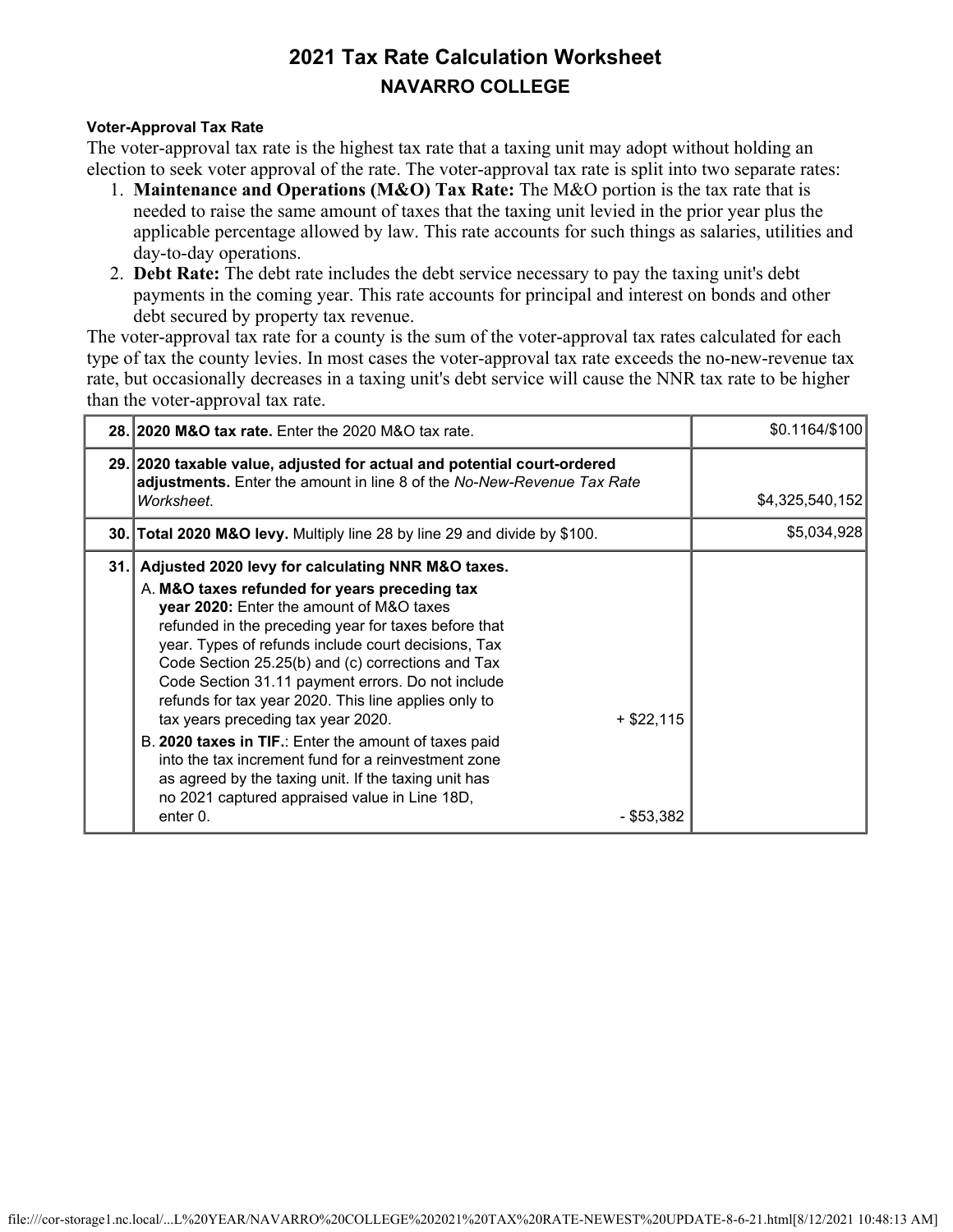#### **Voter-Approval Tax Rate (continued)**

| 31.<br> cont. | C. 2020 transferred function.: If discontinuing all of<br>a department, function or activity and transferring it<br>to another taxing unit by written contract, enter the<br>amount spent by the taxing unit discontinuing the<br>function in the 12 months preceding the month of<br>this calculation. If the taxing unit did not operate<br>this function for this 12-month period, use the<br>amount spent in the last full fiscal year in which the<br>taxing unit operated the function. The taxing unit<br>discontinuing the function will subtract this amount<br>in E below. The taxing unit receiving the function<br>will add this amount in E below. Other taxing units<br>$+/-$ \$0<br>enter 0.<br>D. 2020 M&O levy adjustments.: Subtract B from A.<br>For taxing unit with C, subtract if discontinuing<br>$$-31,267$<br>function and add if receiving function.<br>E. Add line 30 to 31D.                                | \$5,003,661     |
|---------------|-----------------------------------------------------------------------------------------------------------------------------------------------------------------------------------------------------------------------------------------------------------------------------------------------------------------------------------------------------------------------------------------------------------------------------------------------------------------------------------------------------------------------------------------------------------------------------------------------------------------------------------------------------------------------------------------------------------------------------------------------------------------------------------------------------------------------------------------------------------------------------------------------------------------------------------------|-----------------|
|               | 32. Adjusted 2021 taxable value.<br>Enter the amount in line 25 of the No-New-Revenue Tax Rate Worksheet.                                                                                                                                                                                                                                                                                                                                                                                                                                                                                                                                                                                                                                                                                                                                                                                                                               | \$4,383,375,463 |
|               | 33. 2021 NNR M&O rate. (unadjusted)<br>Divide line 31E by line 32 and multiply by \$100.                                                                                                                                                                                                                                                                                                                                                                                                                                                                                                                                                                                                                                                                                                                                                                                                                                                | $$0.1141/\$100$ |
|               | 34. Rate adjustment for state criminal justice mandate. $2^3$<br>A. 2021 state criminal justice mandate. Enter the<br>amount spent by a county in the previous 12<br>months providing for the maintenance and<br>operation cost of keeping inmates in county-paid<br>facilities after they have been sentenced. Do not<br>include any state reimbursement received by the<br>\$0<br>county for the same purpose.<br>B. 2020 criminal justice mandate. Enter the amount<br>spent by a county in the 12 months prior to the<br>previous 12 months providing for the maintenance<br>and operation cost of keeping inmates in county-<br>paid facilities after they have been sentenced. Do<br>not include any state reimbursement received by<br>the county for the same purpose. Enter zero if this<br>\$0<br>is the first time the mandate applies.<br>C. Subtract B from A and divide by line 32 and<br>\$0/\$100<br>multiply by \$100. |                 |
|               | D. Enter the rate calculated in C. If not applicable,<br>enter 0.                                                                                                                                                                                                                                                                                                                                                                                                                                                                                                                                                                                                                                                                                                                                                                                                                                                                       | \$0/\$100       |

22 [Reserved for expansion]

23 Tex. Tax Code § 26.044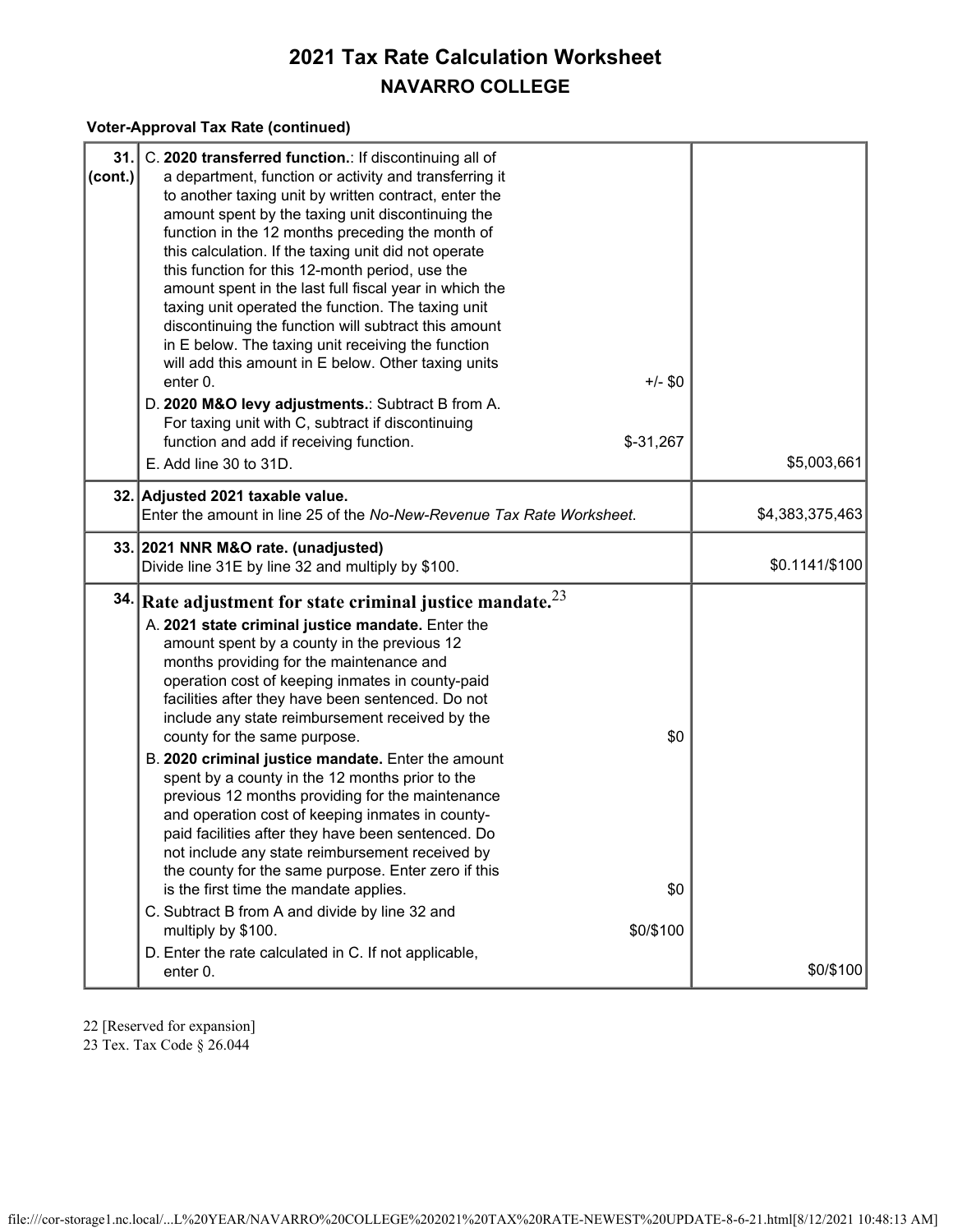#### **Voter-Approval Tax Rate (continued)**

| 35. Rate adjustment for indigent health care expenditures. $24$                                                                                                                                                                                                                                                           |           |
|---------------------------------------------------------------------------------------------------------------------------------------------------------------------------------------------------------------------------------------------------------------------------------------------------------------------------|-----------|
| A. 2021 indigent health care expenditures. Enter<br>the amount paid by a taxing unit providing for the<br>maintenance and operation cost of providing<br>indigent health care for the period beginning on<br>July 1, 2020 and ending on June 30, 2021, less any<br>\$0<br>state assistance received for the same purpose. |           |
| B. 2020 indigent health care expenditures. Enter<br>the amount paid by a taxing unit providing for the<br>maintenance and operation cost of providing<br>indigent health care for the period beginning on<br>July 1, 2019 and ending on June 30, 2020, less any                                                           |           |
| state assistance received for the same purpose.<br>\$0<br>C. Subtract B from A and divide by line 32 and multiply                                                                                                                                                                                                         |           |
| \$0/\$100<br>by \$100.                                                                                                                                                                                                                                                                                                    |           |
| D. Enter the rate calculated in C. If not applicable,<br>enter 0.                                                                                                                                                                                                                                                         | \$0/\$100 |
| 36. Rate adjustment for county indigent defense compensation. $25$                                                                                                                                                                                                                                                        |           |
| A. 2021 indigent defense compensation<br>expenditures. Enter the amount paid by a county<br>to provide appointed counsel for indigent<br>individuals for the period beginning on July 1, 2020<br>and ending on June 30, 2021, less any state grants<br>\$0<br>received by the county for the same purpose.                |           |
| B. 2020 indigent defense compensation<br>expenditures. Enter the amount paid by a county<br>to provide appointed counsel for indigent<br>individuals for the period beginning on July 1, 2019<br>and ending on June 30, 2020, less any state grants                                                                       |           |
| \$0<br>received by the county for the same purpose.                                                                                                                                                                                                                                                                       |           |
| C. Subtract B from A and divide by line 32 and multiply<br>by \$100.<br>\$0/\$100                                                                                                                                                                                                                                         |           |
| D. Multiply B by 0.05 and divide by line 32 and multiply<br>by \$100.<br>\$0/\$100                                                                                                                                                                                                                                        |           |
| E. Enter the lessor of C and D. If not applicable, enter<br>0.                                                                                                                                                                                                                                                            | \$0/\$100 |

24 Tex. Tax Code § 26.0442 25 Tex. Tax Code § 26.0442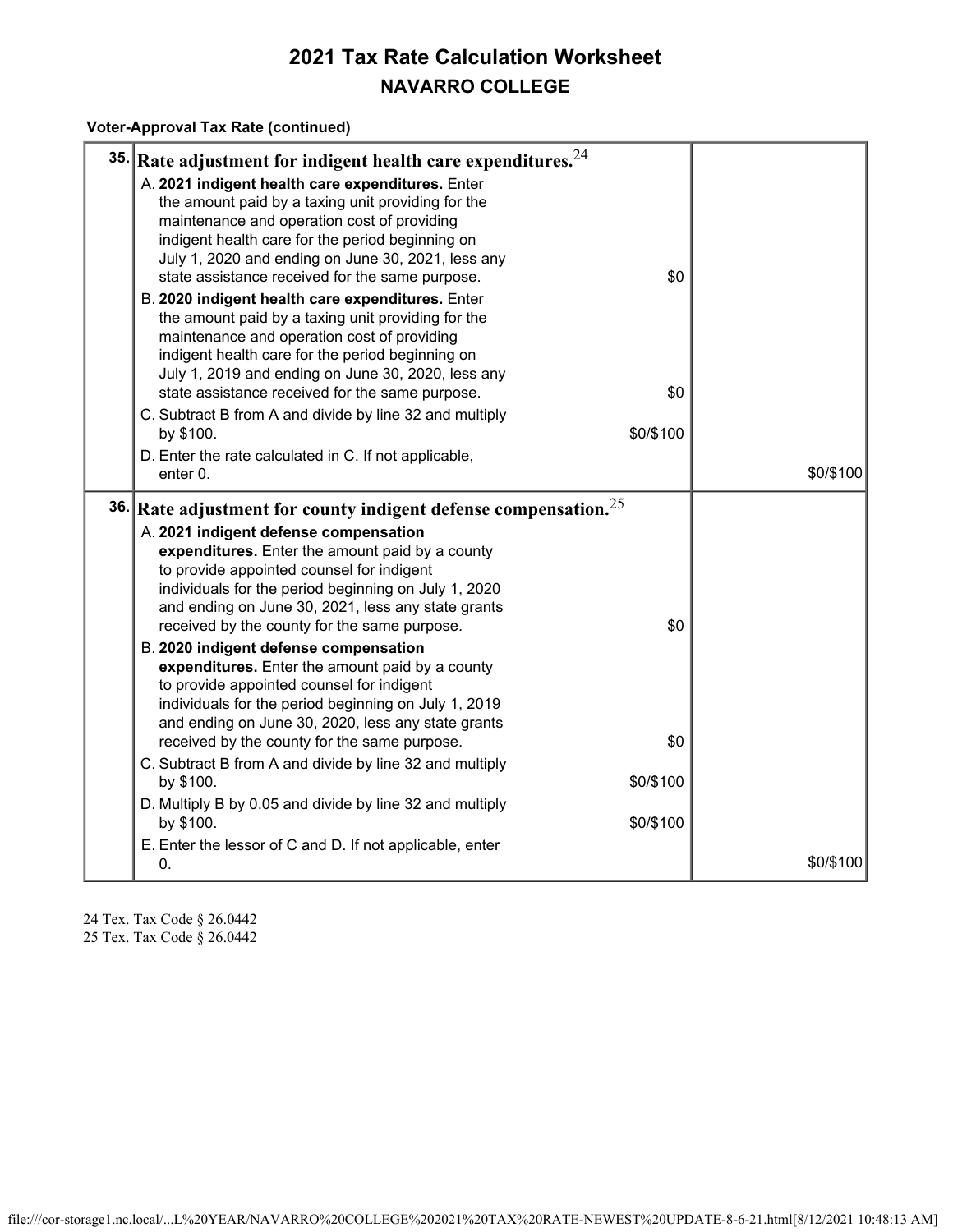#### **Voter-Approval Tax Rate (continued)**

| 37. Rate adjustment for county hospital expenditures. $26$                                                                                                                                                                                                                                                                                                                                                                                                                                                                                                                                                                                                                                                                                                                                                                                                                                                                                                                                      |                |
|-------------------------------------------------------------------------------------------------------------------------------------------------------------------------------------------------------------------------------------------------------------------------------------------------------------------------------------------------------------------------------------------------------------------------------------------------------------------------------------------------------------------------------------------------------------------------------------------------------------------------------------------------------------------------------------------------------------------------------------------------------------------------------------------------------------------------------------------------------------------------------------------------------------------------------------------------------------------------------------------------|----------------|
| A. 2021 eligible county hospital expenditures.<br>Enter the amount paid by the county or municipality<br>to maintain and operate an eligible county hospital<br>for the period beginning on July 1, 2020 and ending<br>on June 30, 2021<br>\$0<br>B. 2020 eligible county hospital expenditures.<br>Enter the amount paid by the county or municipality<br>to maintain and operate an eligible county hospital<br>for the period beginning on July 1, 2019 and ending<br>on June 30, 2020.<br>\$0<br>C. Subtract B from A and divide by line 32 and multiply<br>\$0/\$100<br>by \$100.                                                                                                                                                                                                                                                                                                                                                                                                          |                |
| D. Multiply B by 0.08 and divide by line 32 and multiply                                                                                                                                                                                                                                                                                                                                                                                                                                                                                                                                                                                                                                                                                                                                                                                                                                                                                                                                        |                |
| \$0/\$100<br>by \$100.<br>E. Enter the lessor of C and D, if applicable. If not<br>applicable, enter 0.                                                                                                                                                                                                                                                                                                                                                                                                                                                                                                                                                                                                                                                                                                                                                                                                                                                                                         | \$0/\$100      |
| 38. Rate adjustment for defunding municipality. This adjustment only<br>applies to a municipality that is considered to be a defunding<br>municipality for the current tax year under Chapter 109, Local<br>Government Code. Chapter 109, Local Government Code only applies to<br>municipalities with a population of more than 250,000 and includes a<br>written determination by the Office of the Governor. See Tax Code<br>26.0444 for more information.<br>A. Amount appropriated for public safety in 2020.<br>Enter the amount of money appropriated for public<br>safety in the budget adopted by the municipality for<br>the preceding fiscal year.<br>\$<br>B. Expenditures for public safety in 2020. Enter the<br>amount of money spent by the municipality for<br>public safety during the preceding fiscal year.<br>\$<br>C. Subtract B from A and divide by line 32 and multiply<br>\$0/\$100<br>by \$100.<br>D. Enter the rate calculated in C. If not applicable,<br>enter 0. | \$0/\$100      |
| 39. Adjusted 2021 NNR M&O rate.<br>Add lines 33, 34D, 35D, 36E, and 37E. Subtract line 38D.                                                                                                                                                                                                                                                                                                                                                                                                                                                                                                                                                                                                                                                                                                                                                                                                                                                                                                     | \$0.1141/\$100 |

26 Tex. Tax Code § 26.0443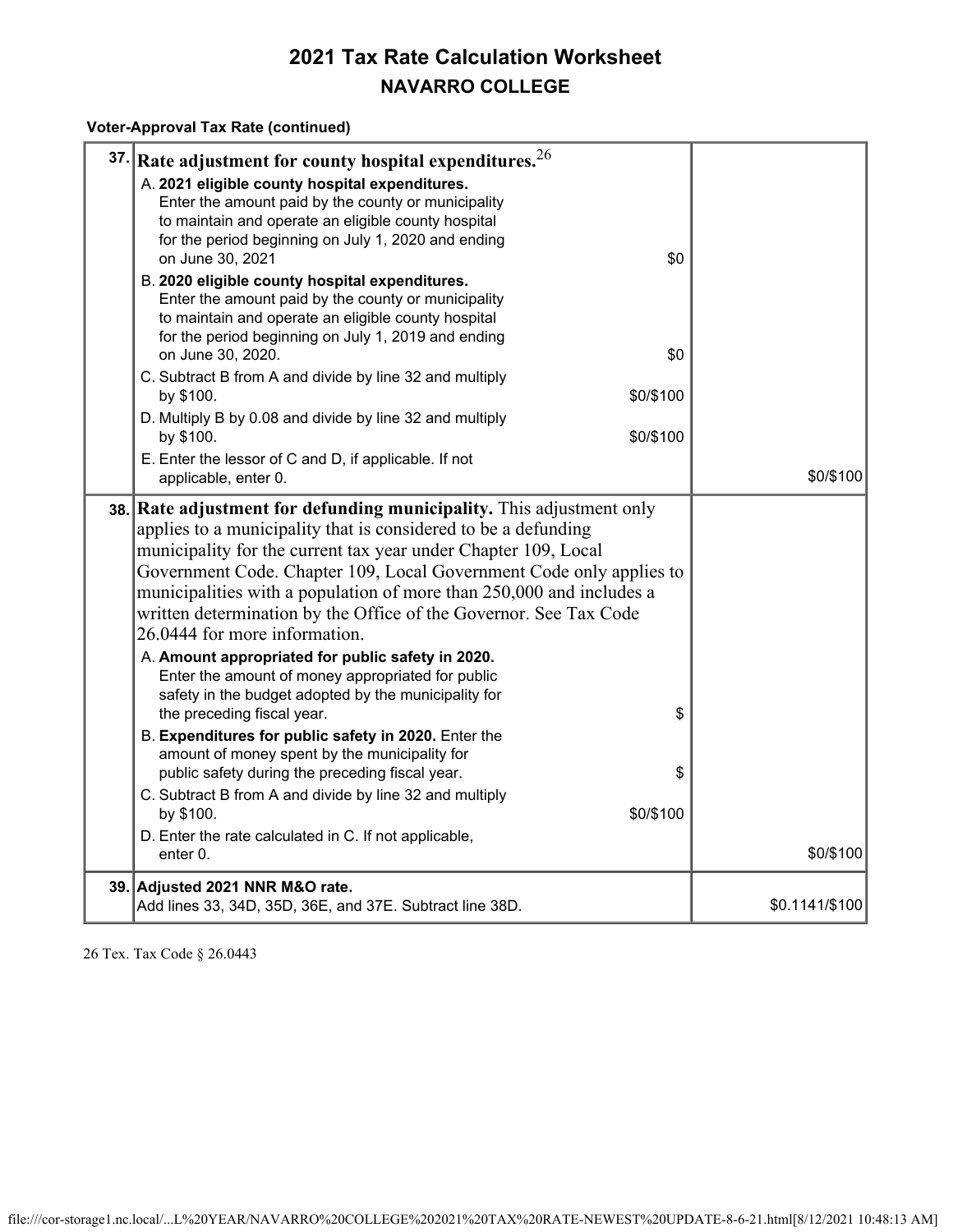#### **Voter-Approval Tax Rate (continued)**

| 40. Adjustment for 2020 sales tax specifically to reduce property values.<br>Cities, counties and hospital districts that collected and spent additional<br>sales tax on M&O expenses in 2020 should complete this line. These<br>entities will deduct the sales tax gain rate for 2021 in Section 3. Other<br>taxing units, enter zero.<br>A. Enter the amount of additional sales tax collected<br>and spent on M&O expenses in 2020, if any.<br>Counties must exclude any amount that was spent<br>for economic development grants from the amount                                                                                                                                                                                                                                                                                                                                                                                     |                |
|-------------------------------------------------------------------------------------------------------------------------------------------------------------------------------------------------------------------------------------------------------------------------------------------------------------------------------------------------------------------------------------------------------------------------------------------------------------------------------------------------------------------------------------------------------------------------------------------------------------------------------------------------------------------------------------------------------------------------------------------------------------------------------------------------------------------------------------------------------------------------------------------------------------------------------------------|----------------|
| of sales tax spent.                                                                                                                                                                                                                                                                                                                                                                                                                                                                                                                                                                                                                                                                                                                                                                                                                                                                                                                       | \$0            |
| B. Divide line 40A by line 32 and multiply by \$100.<br>\$0/\$100<br>C. Add Line 40B to Line 39.                                                                                                                                                                                                                                                                                                                                                                                                                                                                                                                                                                                                                                                                                                                                                                                                                                          | \$0.1141/\$100 |
| 41. 2021 voter-approval M&O rate. Enter the rate as calculated by the appropriate<br>scenario below.<br>Special Taxing Unit. If the taxing unit qualifies as<br>a special taxing unit, multiply line 40C by 1.08.<br>Other Taxing Unit. If the taxing unit does not<br>qualify as a special taxing unit, multiply Line 40C by<br>1.035                                                                                                                                                                                                                                                                                                                                                                                                                                                                                                                                                                                                    | \$0.1232/\$100 |
| D41. Disaster Line 41 (D41): 2021 voter-approval M&O rate for taxing unit affected<br>by disaster declaration. If the taxing unit is located in an area declared a<br>disaster area and at least one person is granted an exemption under Tax Code<br>Section 11.35 for property located in the taxing unit, the governing body may<br>direct the person calculating the voter-approval tax rate to calculate in the manner<br>provided for a special taxing unit. The taxing unit shall continue to calculate the<br>voter-approval tax rate in this manner until the earlier of<br>1) the first year in which total taxable value on the certified appraisal roll exceeds<br>the total taxable value of the tax year in which the disaster occurred, or<br>2) the third tax year after the tax year in which the disaster occurred<br>If the taxing unit qualifies under this scenario, multiply Line 40C by 1.08. <sup>27</sup> If the |                |
| taxing unit does not qualify, do not complete Disaster Line 41 (Line D41).                                                                                                                                                                                                                                                                                                                                                                                                                                                                                                                                                                                                                                                                                                                                                                                                                                                                | \$0/\$100      |

27 Tex. Tax Code § 26.042(a)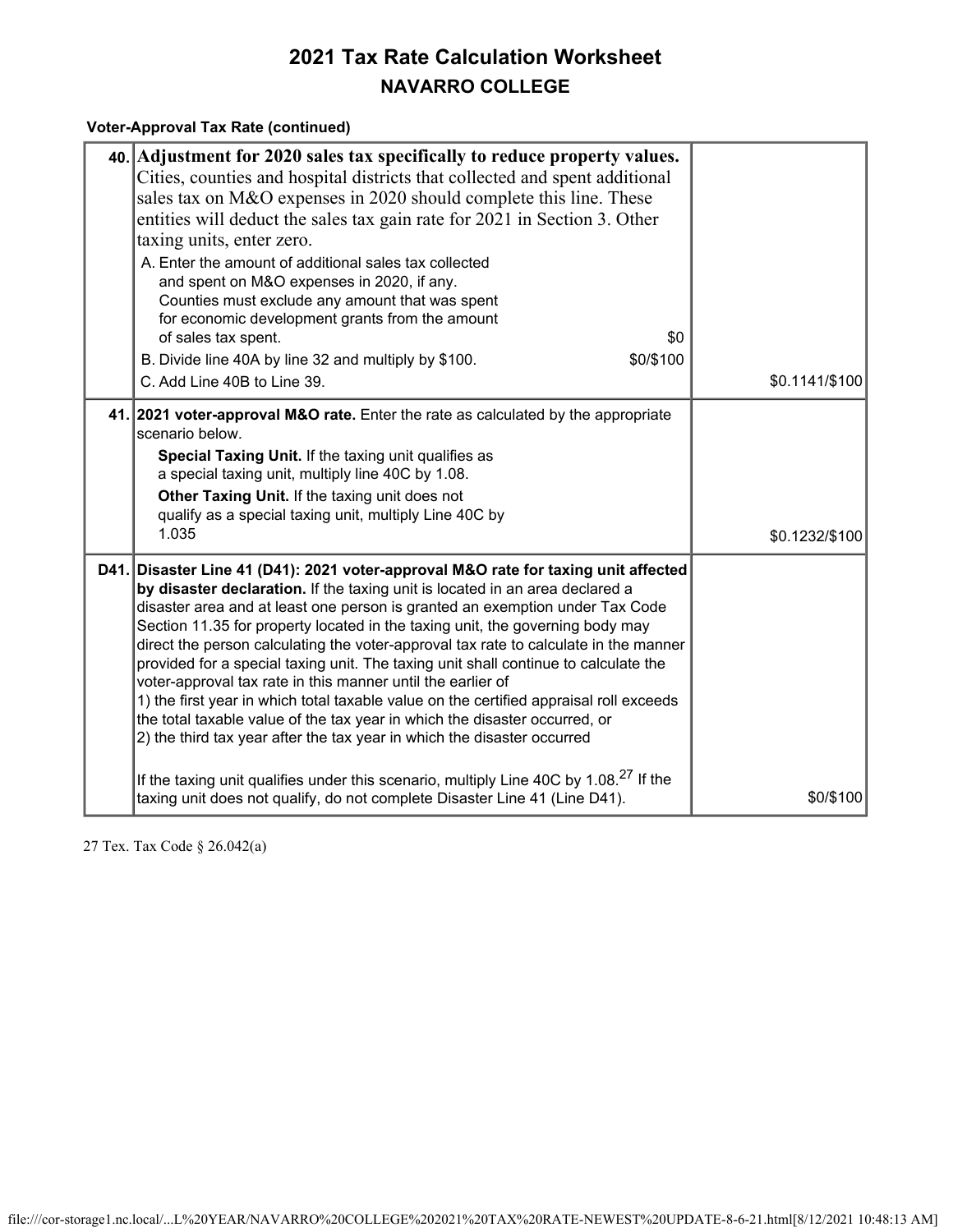#### **Voter-Approval Tax Rate (continued)**

| 42. Total 2021 debt to be paid with property taxes and additional sales tax<br>revenue. Debt means the interest and principal that will be paid on debts that:<br>(1) are paid by property taxes,<br>(2) are secured by property taxes,<br>(3) are scheduled for payment over a period longer than one year, and<br>(4) are not classified in the taxing unit's budget as M&O expenses.<br>A: Debt also includes contractual payments to other<br>taxing units that have incurred debts on behalf of this<br>taxing unit, if those debts meet the four conditions<br>above. Include only amounts that will be paid from<br>property tax revenue. Do not include appraisal district<br>budget payments. If the governing body of a taxing<br>unit authorized or agreed to authorize a bond, warrant,<br>certificate of obligation, or other evidence of<br>indebtedness on or after Sept. 1, 2021, verify if it<br>meets the amended definition of debt before including<br>\$0 |
|--------------------------------------------------------------------------------------------------------------------------------------------------------------------------------------------------------------------------------------------------------------------------------------------------------------------------------------------------------------------------------------------------------------------------------------------------------------------------------------------------------------------------------------------------------------------------------------------------------------------------------------------------------------------------------------------------------------------------------------------------------------------------------------------------------------------------------------------------------------------------------------------------------------------------------------------------------------------------------|
| B: Subtract unencumbered fund amount used to<br>$-\$0$                                                                                                                                                                                                                                                                                                                                                                                                                                                                                                                                                                                                                                                                                                                                                                                                                                                                                                                         |
| C: Subtract certified amount spent from sales tax to                                                                                                                                                                                                                                                                                                                                                                                                                                                                                                                                                                                                                                                                                                                                                                                                                                                                                                                           |
| reduce debt (enter zero if none).<br>$-\$0$                                                                                                                                                                                                                                                                                                                                                                                                                                                                                                                                                                                                                                                                                                                                                                                                                                                                                                                                    |
| D: Subtract amount paid from other resources.<br>$-\$0$                                                                                                                                                                                                                                                                                                                                                                                                                                                                                                                                                                                                                                                                                                                                                                                                                                                                                                                        |
| E: Adjusted debt. Subtract B, C and D from A.<br>\$0                                                                                                                                                                                                                                                                                                                                                                                                                                                                                                                                                                                                                                                                                                                                                                                                                                                                                                                           |
| 43. Certified 2020 excess debt collections. Enter the amount certified by the                                                                                                                                                                                                                                                                                                                                                                                                                                                                                                                                                                                                                                                                                                                                                                                                                                                                                                  |
| \$0                                                                                                                                                                                                                                                                                                                                                                                                                                                                                                                                                                                                                                                                                                                                                                                                                                                                                                                                                                            |
| \$0<br>44. Adjusted 2021 debt. Subtract line 43 from line 42E.                                                                                                                                                                                                                                                                                                                                                                                                                                                                                                                                                                                                                                                                                                                                                                                                                                                                                                                 |
| 45. 2021 anticipated collection rate.                                                                                                                                                                                                                                                                                                                                                                                                                                                                                                                                                                                                                                                                                                                                                                                                                                                                                                                                          |
| A. Enter the 2021 anticipated collection rate certified                                                                                                                                                                                                                                                                                                                                                                                                                                                                                                                                                                                                                                                                                                                                                                                                                                                                                                                        |
| 100.0000%                                                                                                                                                                                                                                                                                                                                                                                                                                                                                                                                                                                                                                                                                                                                                                                                                                                                                                                                                                      |
| B. Enter the 2020 actual collection rate.<br>104.5700%                                                                                                                                                                                                                                                                                                                                                                                                                                                                                                                                                                                                                                                                                                                                                                                                                                                                                                                         |
| C. Enter the 2019 actual collection rate.<br>100.3100%                                                                                                                                                                                                                                                                                                                                                                                                                                                                                                                                                                                                                                                                                                                                                                                                                                                                                                                         |
| D. Enter the 2018 actual collection rate.<br>101.1800%                                                                                                                                                                                                                                                                                                                                                                                                                                                                                                                                                                                                                                                                                                                                                                                                                                                                                                                         |
| E. If the anticipated collection rate in A is lower than<br>actual collection rates in B, C and D, enter the<br>lowest collection rate from B, C and D. If the<br>anticipated rate in A is higher than at least one of<br>the rates in the prior three years, enter the rate<br>from A. Note that the rate can be greater than<br>100.3100%                                                                                                                                                                                                                                                                                                                                                                                                                                                                                                                                                                                                                                    |
|                                                                                                                                                                                                                                                                                                                                                                                                                                                                                                                                                                                                                                                                                                                                                                                                                                                                                                                                                                                |

28 Tex. Tax Code § 26.012(7)

29 Tex. Tax Code § 26.012(10) and 16.04(b)

30 Tex. Tax Code § 26.04(b)

31 Tex. Tax Code § 26.04(h),(h-1) and (h-2)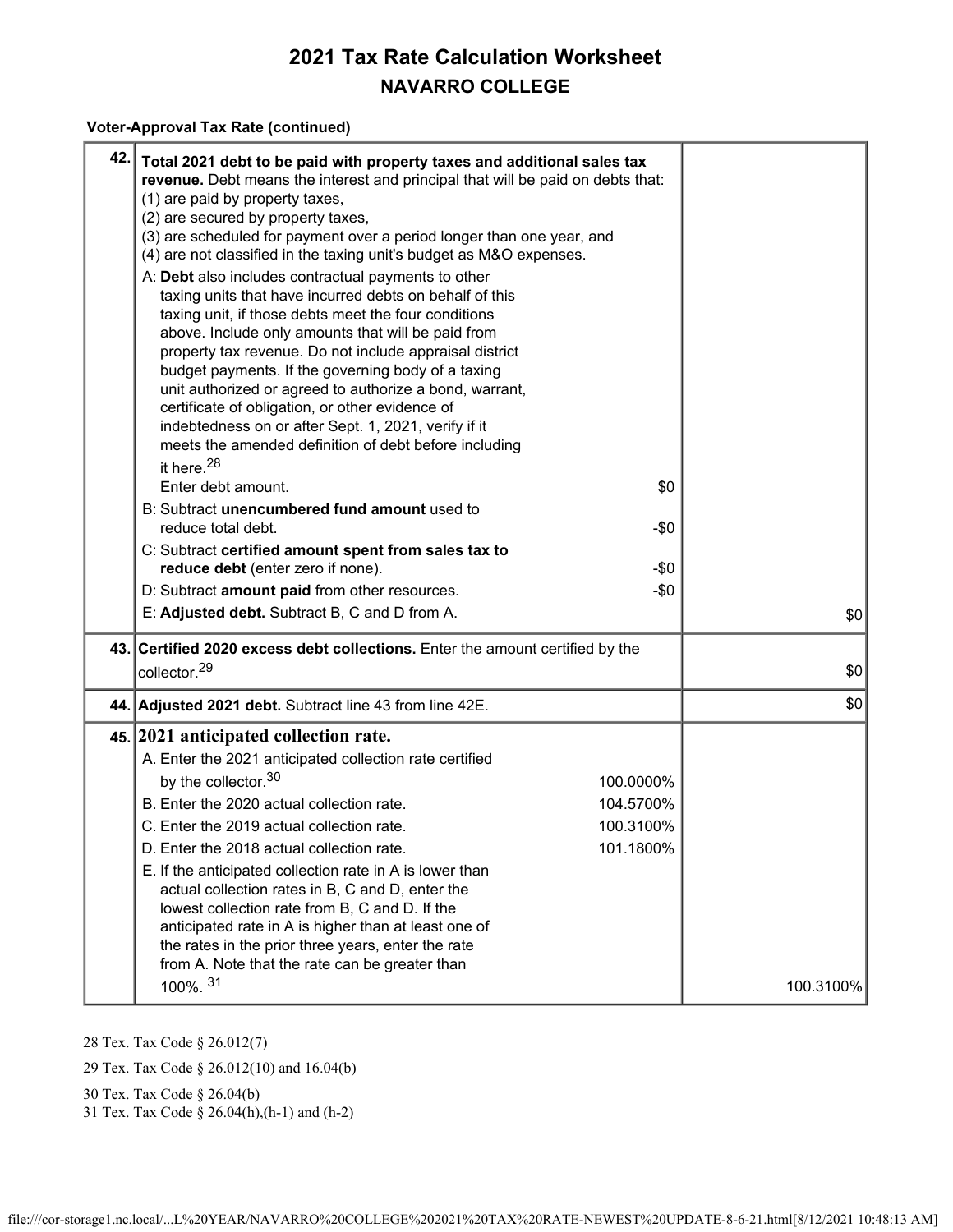**Voter-Approval Tax Rate (concluded)**

| 46. 2021 debt adjusted for collections. Divide line 44 by line 45E.                                                                                                                                                                                                                   | \$0             |
|---------------------------------------------------------------------------------------------------------------------------------------------------------------------------------------------------------------------------------------------------------------------------------------|-----------------|
| 47. 2021 total taxable value. Enter the amount on line 21 of the No-New-Revenue<br>Tax Rate Worksheet.                                                                                                                                                                                | \$4,473,432,045 |
| 48. 2021 debt rate. Divide line 46 by line 47 and multiply by \$100.                                                                                                                                                                                                                  | \$0/\$100       |
| 49. 2021 voter-approval tax rate. Add lines 41 and 48.                                                                                                                                                                                                                                | \$0.1232/\$100  |
| D49. Disaster Line 49 (D49): 2021 voter-approval tax rate for taxing unit affected<br>by disaster declaration. Complete this line if the taxing unit calculated the voter-<br>approval tax rate in the manner provided for a special taxing unit on Line D41.<br>Add Line D41 and 48. | \$0/\$100       |
| 50. COUNTIES ONLY. Add together the voter-approval tax rates for each type of tax<br>the county levies. The total is the 2021 county voter-approval tax rate.                                                                                                                         | \$/\$100        |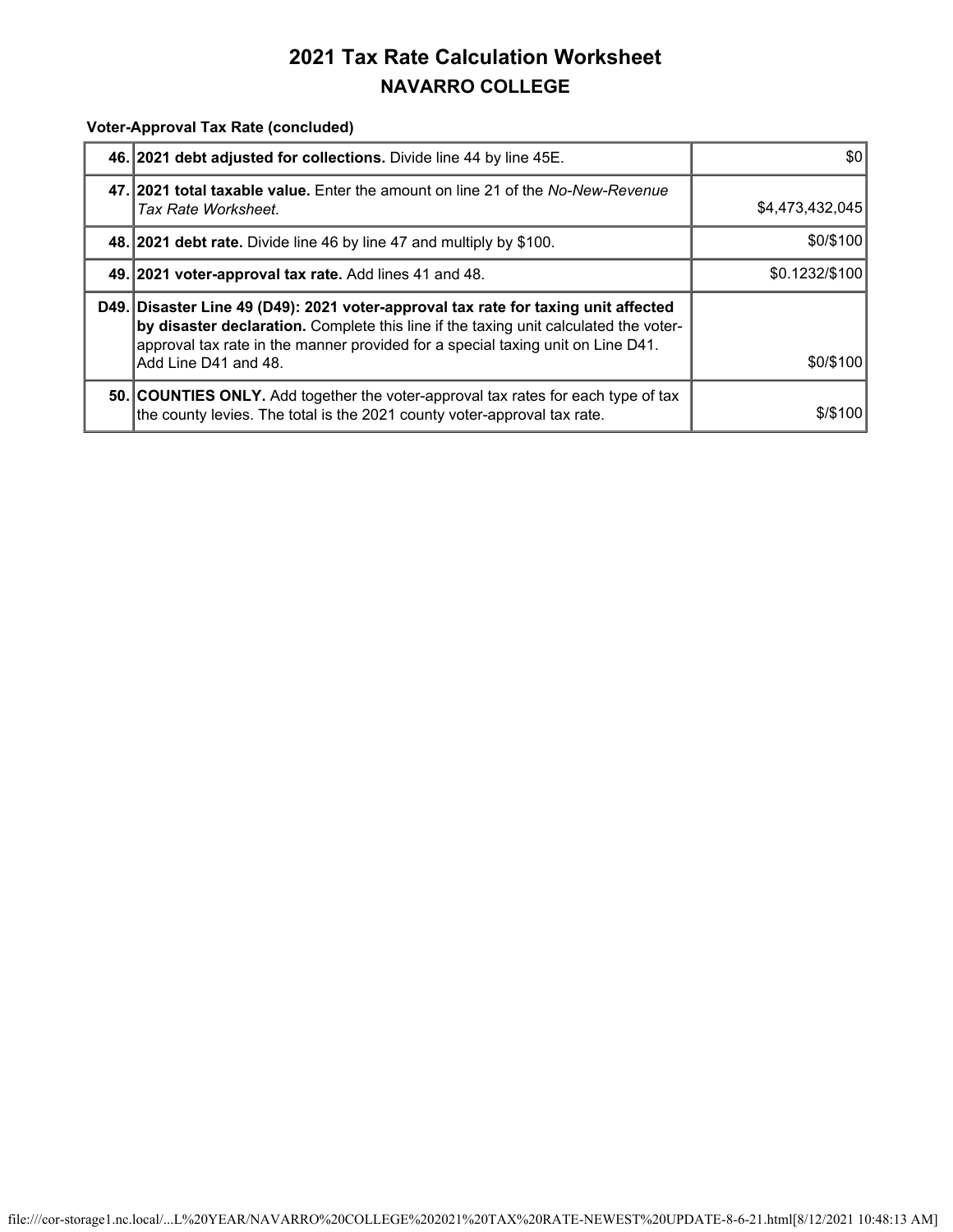### **Total Tax Rate**

Indicate the applicable total tax rates as calculated above.

| No-New-Revenue tax rate. As applicable, enter the 2021 NNR tax rate from: line 26, line<br>27 (counties), or line 56 (adjusted for sales tax).<br>Indicate the line number used: 26                                                                                                                                      | \$0.113/\$100  |
|--------------------------------------------------------------------------------------------------------------------------------------------------------------------------------------------------------------------------------------------------------------------------------------------------------------------------|----------------|
| <b>Voter-approval tax rate.</b> As applicable, enter the 2021 voter-approval tax rate from: line<br>49, line D49 (disaster), line 50 (counties), line 58 (adjusted for sales tax), line 62 (adjusted<br>for pollution control), line 67 (adjusted for unused increment), or line 80 (adjusted for<br>emergency revenue). |                |
| Indicate the line number used: 49                                                                                                                                                                                                                                                                                        | \$0.1232/\$100 |
| De minimis rate. If applicable, enter the 2021 de minimis rate from line 72.                                                                                                                                                                                                                                             | /\$100         |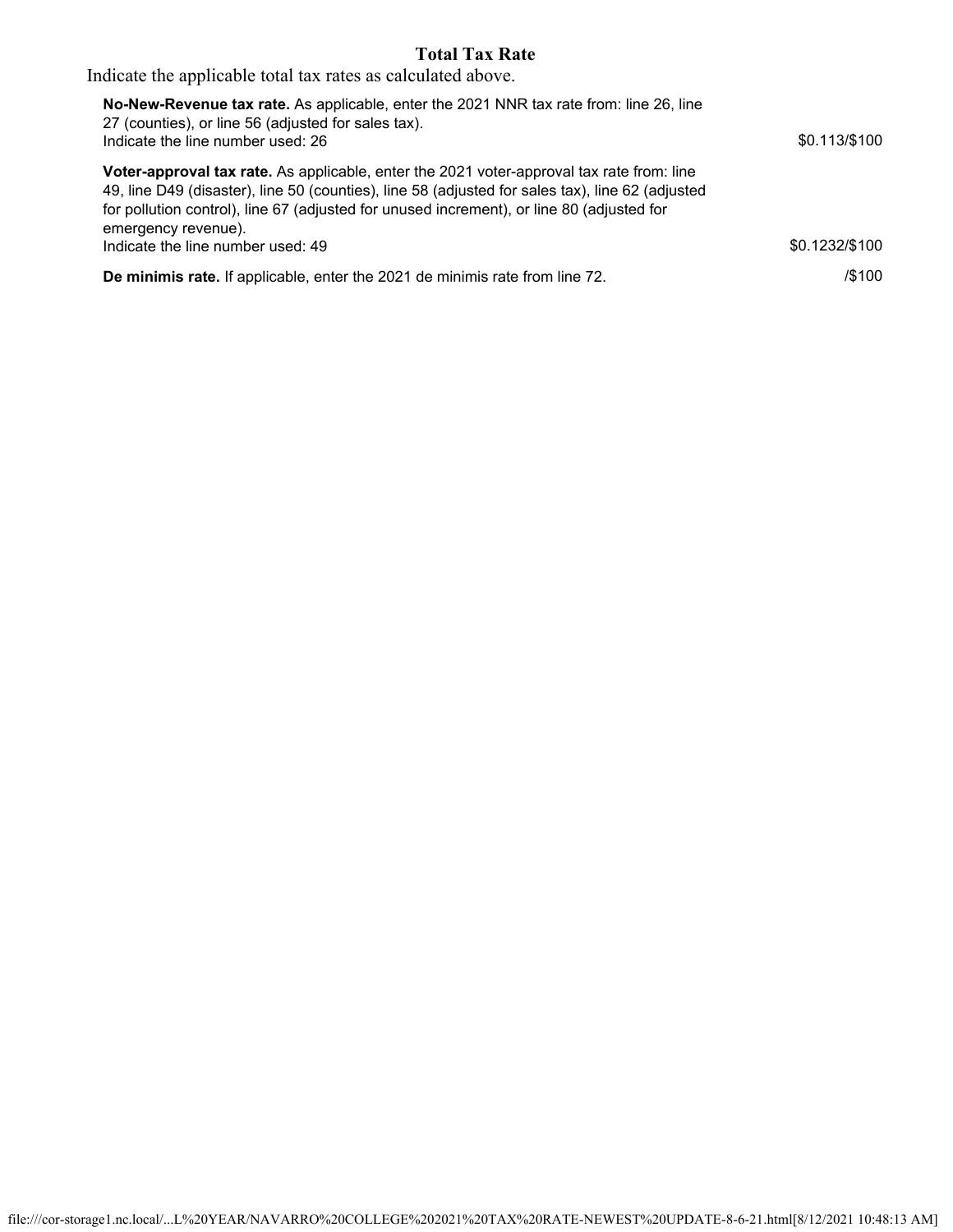### **Taxing Unit Representative Name and Signature**

Enter the name of the person preparing the tax rate as authorized by the governing body of the taxing unit. By signing below, you certify that you are the designated officer or employee of the taxing unit and have accurately calculated accurately calculated the tax rates using values that are the same as the values shown in the taxing unit&aposs certified appraisal roll or certified estimate of taxable value, in accordance with requirements in Tax Code. 50

### **Print Here**

Printed Name of Taxing Unit Representative

**Sign Here**

Taxing Unit Representative

**Date**

50 Tex. Tax Code ?? 26.04(c-2) and (d-2)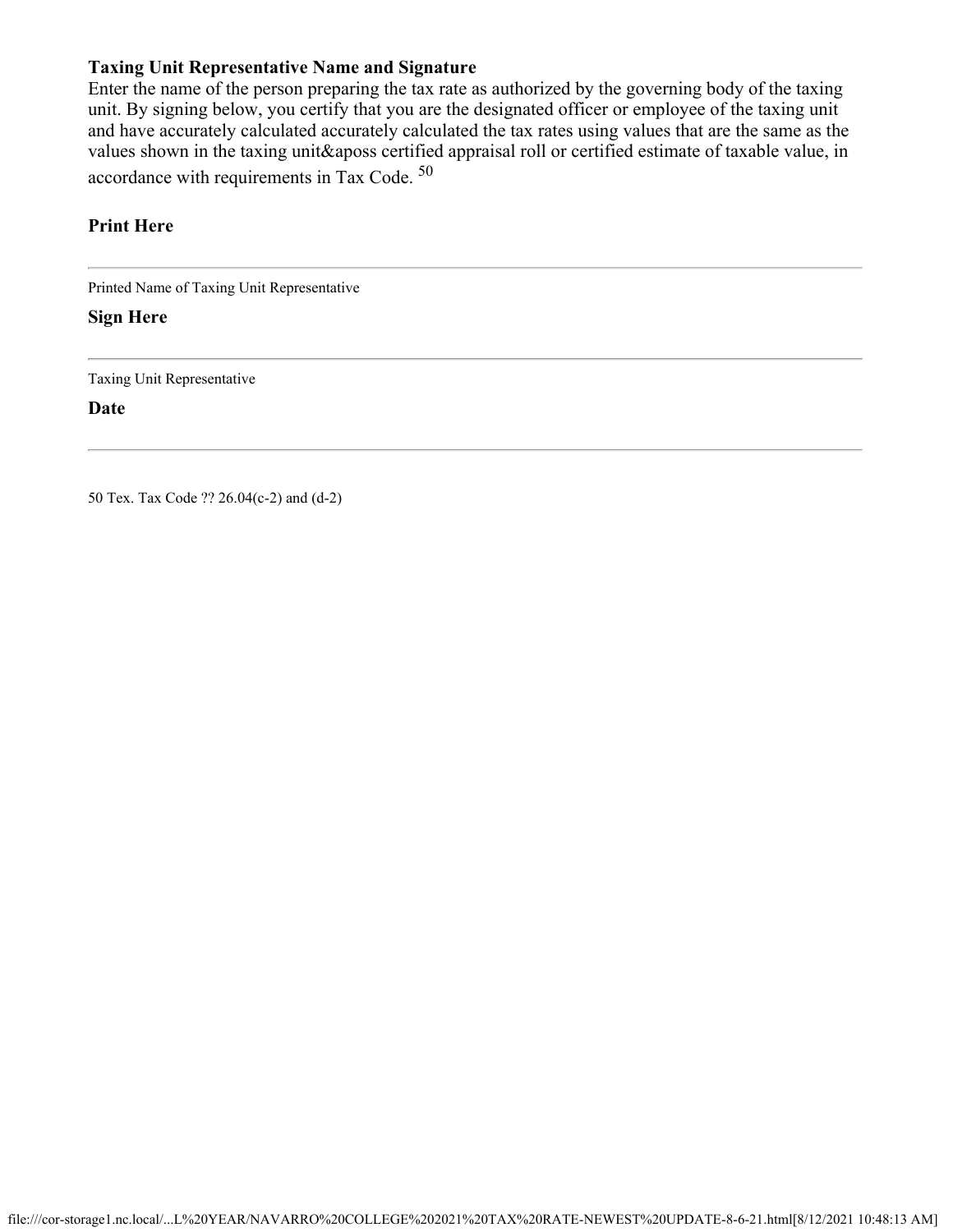### **2021 Notice of No-New-Revenue Tax Rate Worksheet for Calculation of Tax Increase/Decrease**

| <b>Entity Name: NAVARRO COLLEGE</b>                                                       | <b>Date: 08/06/2021</b> |
|-------------------------------------------------------------------------------------------|-------------------------|
| <b>1.2020</b> taxable value, adjusted for actual and potential court-ordered adjustments. |                         |
| Enter line 8 of the No-New-Revenue Tax Rate Worksheet.                                    | \$4,325,540,152         |
| 2.2020 total tax rate.                                                                    |                         |
| Enter line 4 of the No-New-Revenue Tax Rate Worksheet.                                    | 0.116400                |
| <b>3.</b> Taxes refunded for years preceding tax year 2020.                               |                         |
| Enter line 16 of the No-New-Revenue Tax Rate Worksheet.                                   | \$22,115                |
| 4. Last year's levy.                                                                      |                         |
| Multiply Line 1 times Line 2 and divide by 100.                                           |                         |
| To the result, add Line 3.                                                                | \$5,057,044             |
| <b>5.</b> 2021 total taxable value. Enter Line 21 of                                      |                         |
| the No-New-Revenue Tax Rate Worksheet.                                                    | \$4,473,432,045         |
| $6.2021$ no-new tax rate.                                                                 |                         |
| Enter line 26 of the No-New-Revenue Tax Rate Worksheet or Line 56                         |                         |
| of the Additional Sales Tax Rate Worksheet.                                               | 0.113000                |
| 7.2021 taxes if a tax rate equal to the no-new-revenue tax rate is adopted.               |                         |
| Multiply Line 5 times Line 6 and divide by 100.                                           | \$5,054,978             |
| <b>8.</b> Last year's total levy.                                                         |                         |
| Sum of line 4 for all funds.                                                              | \$5,057,044             |
| 9.2021 total taxes if a tax rate equal to the no-new-revenue tax rate is adopted.         |                         |
| Sum of line 7 for all funds.                                                              | \$5,054,978             |
| 10. Tax Increase (Decrease).                                                              |                         |
| Subtract Line 8 from Line 9.                                                              | \$(2,066)               |
|                                                                                           |                         |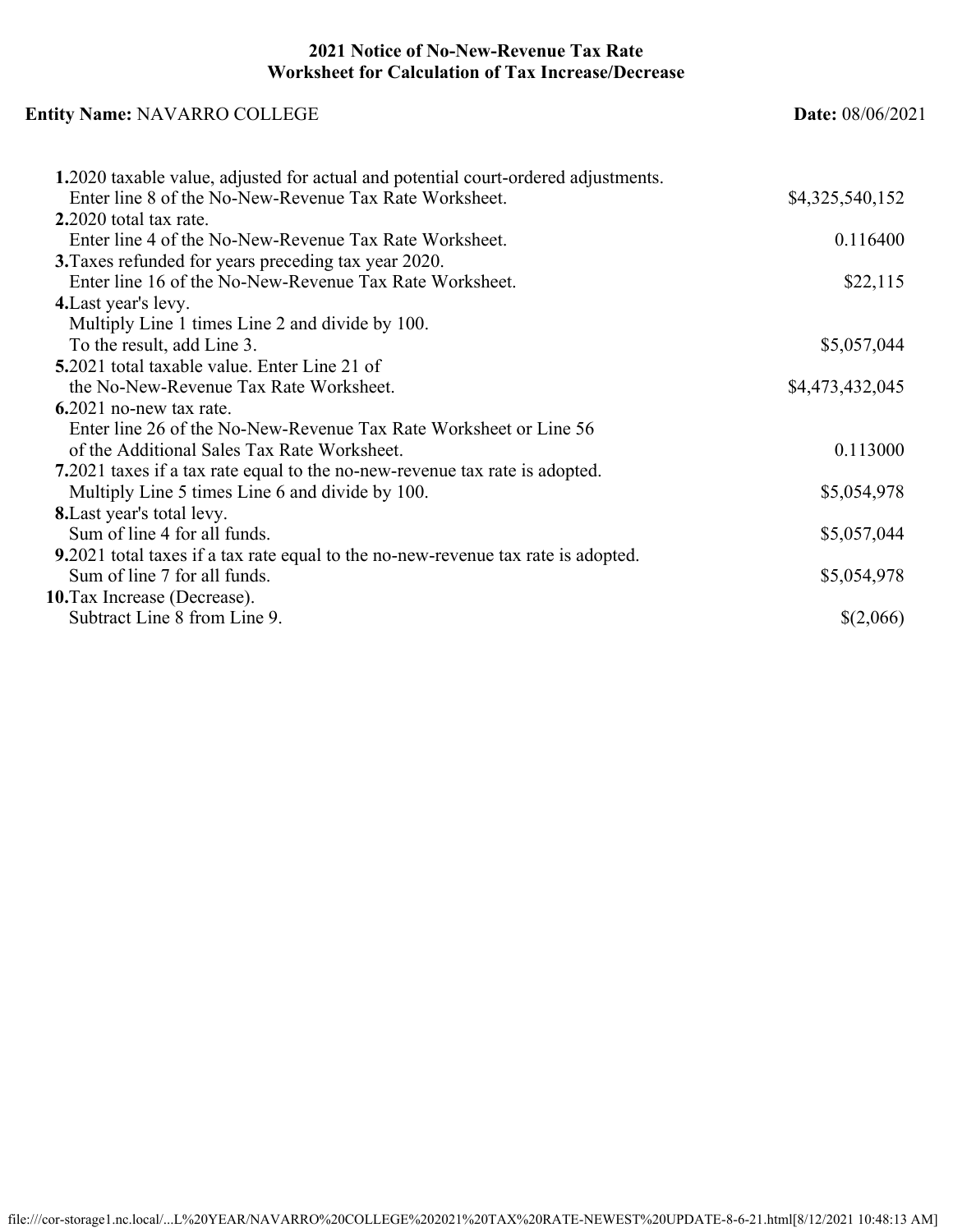# **NAVARRO COLLEGE Tax Rate Recap for 2021 Tax Rates**

| Description of Rate     | <b>Tax Rate Per</b><br><b>\$100</b> | <b>Tax Levy</b><br>This is calculated using the<br><b>Total Adjusted Taxable</b><br>Value (line 21) of the No-<br>New-Revenue Tax Rate<br>Worksheet | <b>Additional Tax Levy</b><br>Compared to last year's tax<br>levy of 5,034,929 | <b>Additional Tax Levy</b><br>Compared to no-new-<br>revenue tax rate levy of<br>5,054,978 |
|-------------------------|-------------------------------------|-----------------------------------------------------------------------------------------------------------------------------------------------------|--------------------------------------------------------------------------------|--------------------------------------------------------------------------------------------|
| Last Year's Tax Rate    | 0.116400                            | \$5,207,075                                                                                                                                         | \$172,146                                                                      | \$152,097                                                                                  |
| No-New-Revenue Tax Rate | 0.113000                            | \$5,054,978                                                                                                                                         | \$20,049                                                                       | \$0                                                                                        |
| Notice & Hearing Limit  | 0.113000                            | \$5,054,978                                                                                                                                         | \$20,049                                                                       | \$0                                                                                        |
| Voter-Approval Tax Rate | 0.123200                            | \$5,511,268                                                                                                                                         | \$476,340                                                                      | \$456,290                                                                                  |
| Proposed Tax Rate       | 0.000000                            | \$0                                                                                                                                                 | $$-5,034,929$                                                                  | $$-5,054,978$                                                                              |

### **No-New-Revenue Tax Rate Increase in Cents per \$100**

| $\boxed{0.00}$ | 0.113000 | 5,054,978  | 20,049    | $\overline{0}$ |
|----------------|----------|------------|-----------|----------------|
| $\boxed{0.50}$ | 0.118000 | 5,278,650  | 243,721   | 223,672        |
| 1.00           | 0.123000 | 5,502,321  | 467,393   | 447,343        |
| 1.50           | 0.128000 | 5,725,993  | 691,064   | 671,015        |
| 2.00           | 0.133000 | 5,949,665  | 914,736   | 894,686        |
| 2.50           | 0.138000 | 6,173,336  | 1,138,407 | 1,118,358      |
| 3.00           | 0.143000 | 6,397,008  | 1,362,079 | 1,342,030      |
| 3.50           | 0.148000 | 6,620,679  | 1,585,751 | 1,565,701      |
| 4.00           | 0.153000 | 6,844,351  | 1,809,422 | 1,789,373      |
| 4.50           | 0.158000 | 7,068,023  | 2,033,094 | 2,013,044      |
| 5.00           | 0.163000 | 7,291,694  | 2,256,765 | 2,236,716      |
| 5.50           | 0.168000 | 7,515,366  | 2,480,437 | 2,460,388      |
| 6.00           | 0.173000 | 7,739,037  | 2,704,109 | 2,684,059      |
| 6.50           | 0.178000 | 7,962,709  | 2,927,780 | 2,907,731      |
| 7.00           | 0.183000 | 8,186,381  | 3,151,452 | 3,131,402      |
| 7.50           | 0.188000 | 8,410,052  | 3,375,124 | 3,355,074      |
| 8.00           | 0.193000 | 8,633,724  | 3,598,795 | 3,578,746      |
| 8.50           | 0.198000 | 8,857,395  | 3,822,467 | 3,802,417      |
| $\sqrt{9.00}$  | 0.203000 | 9,081,067  | 4,046,138 | 4,026,089      |
| 9.50           | 0.208000 | 9,304,739  | 4,269,810 | 4,249,760      |
| 10.00          | 0.213000 | 9,528,410  | 4,493,482 | 4,473,432      |
| 10.50          | 0.218000 | 9,752,082  | 4,717,153 | 4,697,104      |
| 11.00          | 0.223000 | 9,975,753  | 4,940,825 | 4,920,775      |
| 11.50          | 0.228000 | 10,199,425 | 5,164,496 | 5,144,447      |
| 12.00          | 0.233000 | 10,423,097 | 5,388,168 | 5,368,118      |
| 12.50          | 0.238000 | 10,646,768 | 5,611,840 | 5,591,790      |
| 13.00          | 0.243000 | 10,870,440 | 5,835,511 | 5,815,462      |
| 13.50          | 0.248000 | 11,094,111 | 6,059,183 | 6,039,133      |
| 14.00          | 0.253000 | 11,317,783 | 6,282,854 | 6,262,805      |
| 14.50          | 0.258000 | 11,541,455 | 6,506,526 | 6,486,476      |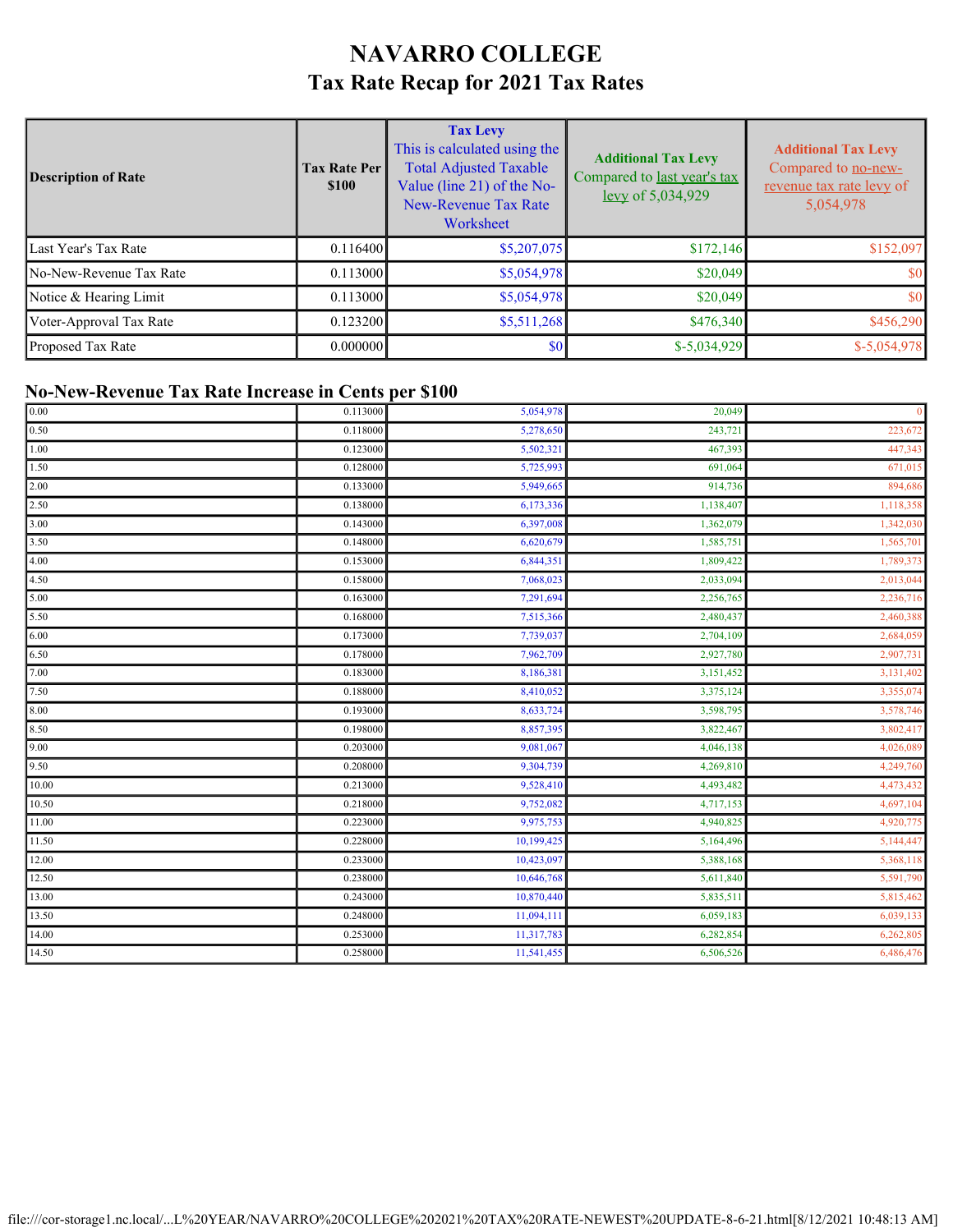| <b>Tax Levy:</b>  | This is calculated by taking the adjusted taxable value (line 21 of No-New-Revenue Tax Rate<br>Worksheet), multiplying by the appropriate rate, such as the No-New-Revenue Tax Rate and dividing<br>by 100.                                                             |
|-------------------|-------------------------------------------------------------------------------------------------------------------------------------------------------------------------------------------------------------------------------------------------------------------------|
|                   | For School Districts: This is calculated by taking the adjusted taxable value (line 34 of the Voter-<br>Approval Tax Rate Worksheet), multiplying by the appropriate rate, dividing by 100 and then adding<br>this year's frozen tax levy on homesteads of the elderly. |
| <b>Last Year:</b> | <b>Additional Levy</b> This is calculated by taking Last Year's taxable value (line 3 of No-New-Revenue Tax Rate<br>Worksheet), multiplying by Last Year's tax rate (line 4 of No-New-Revenue Tax Rate Worksheet)<br>and dividing by 100.                               |
|                   | For School Districts: This is calculated by taking Last Year's taxable value, subtracting Last Year's<br>taxable value for the elderly, multiplying by Last Year's tax rate, dividing by 100 and adding Last<br>Year's tax ceiling.                                     |
| <b>This Year:</b> | <b>Additional Levy</b> This is calculated by taking the current adjusted taxable value, multiplying by the No-New-Revenue<br>Tax Rate and dividing by 100.                                                                                                              |
|                   | For School Districts: This is calculated by taking the adjusted taxable value (line 34 of the Voter-<br>Approval Tax Rate Worksheet), multiplying by the No-New-Revenue Tax Rate, dividing by 100 and<br>adding This Year's tax ceiling.                                |

**COUNTIES ONLY:** All figures in this worksheet include ALL County Funds. Tax Levy amounts are the sum of each Fund's Taxable Value X each Fund's Tax Rate.